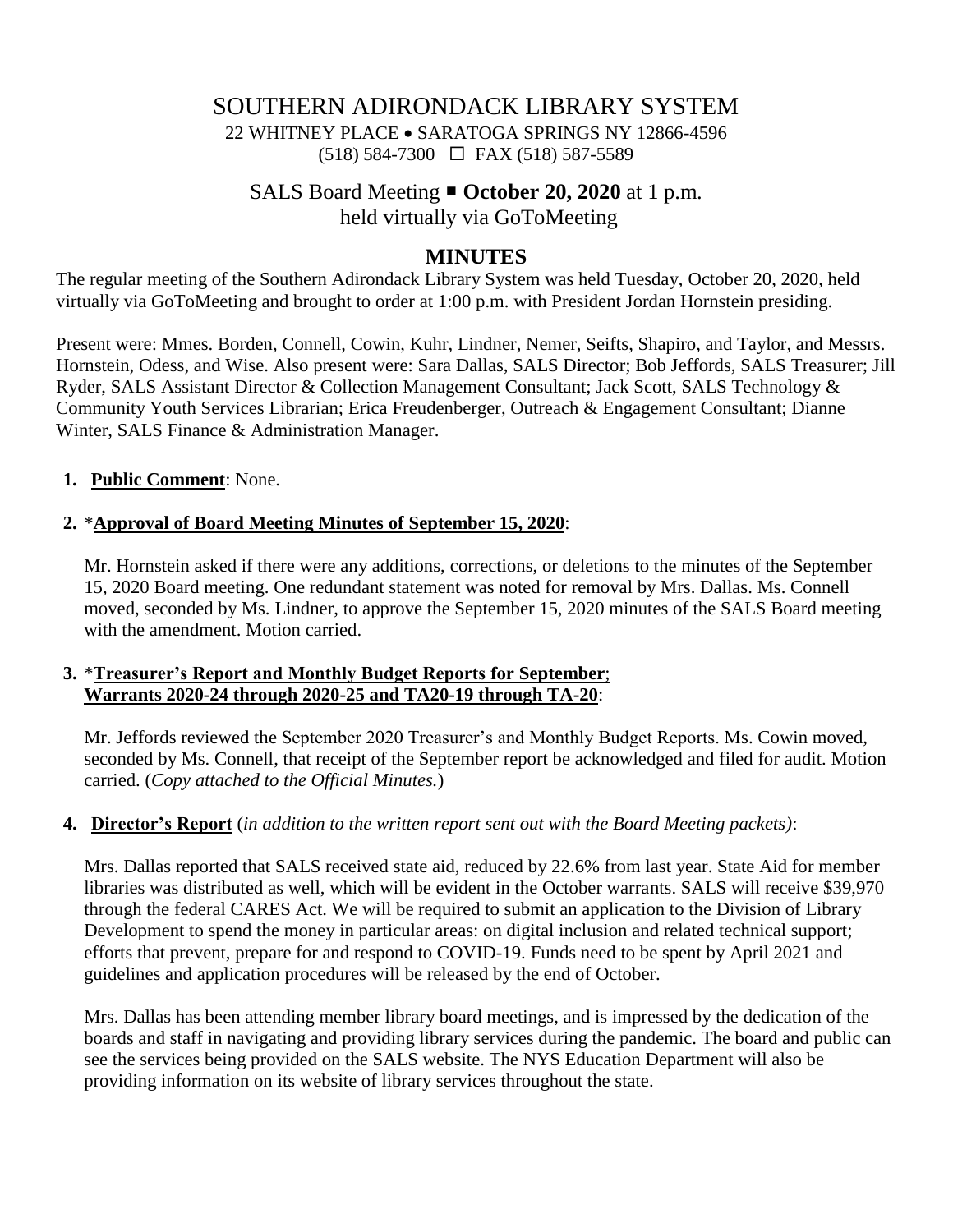*SALS Board Meeting Minutes, October 20, 2020………………………………………………………..……..2* The Library Trustee Association's section of NYLA is looking for a representative from either SALS or a SALS member library.

Mrs. Dallas reported that there is a new law that requires association libraries to begin providing either paid or unpaid sick leave beginning January 1, 2021. The number of hours, and the paid vs unpaid hours is dependent upon the library's budget and number of staff.

All libraries will need to add to their pandemic reopening plan. SALS staff are developing a template to help provide the information. Ms. Borden requested Mrs. Dallas let the SALS Directors know a template is in the works. SALS will need to update its plan as well. These are due by the end of March 2021.

Mrs. Dallas shared she has been asked to Chair the Penguin Random House Library Award for Innovation and to Chair the NYLA Intellectual Freedom Committee.

SALS will need to send out an evaluation of its services shortly. It was going to be done back in March – but we decided to postpone while libraries were developing plans to respond to COVID-19. SALS staff will also need to develop a plan to begin its next five-year plan of service. Mr. Wise asked about the Board's involvement on the plan, and Mrs. Dallas assured him their role was to review and approve the plan once a draft was prepared.

Mrs. Dallas attended a NYS advocacy informational session and reported back that Advocacy Day will be done virtually in 2021.

Mrs. Dallas noted that SALS is beginning to look at some of the subject headings used in the shared MVLS/SALS catalog. Earlier this year, SALS created a Social Justice Statement reflecting our desire to be an equitable organization and committed ourselves to address injustice in our profession. The subject heading being examined is illegal aliens and the discussion is to change it to either undocumented immigrants or non-citizens. Mrs. Dallas will bring this request to the JA Council.

REALM is studying COVID-19 on library materials. The state of Oregon put out information that materials did not need to be quarantined, while REALM gave guidance it should be ninety-six hours. The NYS Department of Health would not offer guidance on the quarantining of library materials, so we are maintaining our three-day (72-hour) quarantine on library materials.

Finally, Mrs. Dallas once again expressed her appreciation of the SALS and JA staff for all they are doing.

- A. *Joint Automation Report*: None.
- B. *Other*: None.

## **5. Committee Reports**:

- A. *Audit & Finance (R. Wise, chair)*: None.
- B. *Building (C. Connell, chair)*: None.
- C. *Bylaws Committee (R. Wise, chair)*: Mr. Wise reminded everyone to return conflict of interest certifications to Ms. Winter.
- D. *Central Library Aid and Services (D. Nemer, chair):* None.
- E. *County Aid Coordinators (Seifts, Connell, Odess, Cowin)*: None.
- F. *Library Services (C. Kuhr, chair)*: None.
- G. *Personnel (L. Borden, chair)*: None.
- H. *Trustee Nominating: (E. Cowin, chair)*: None.